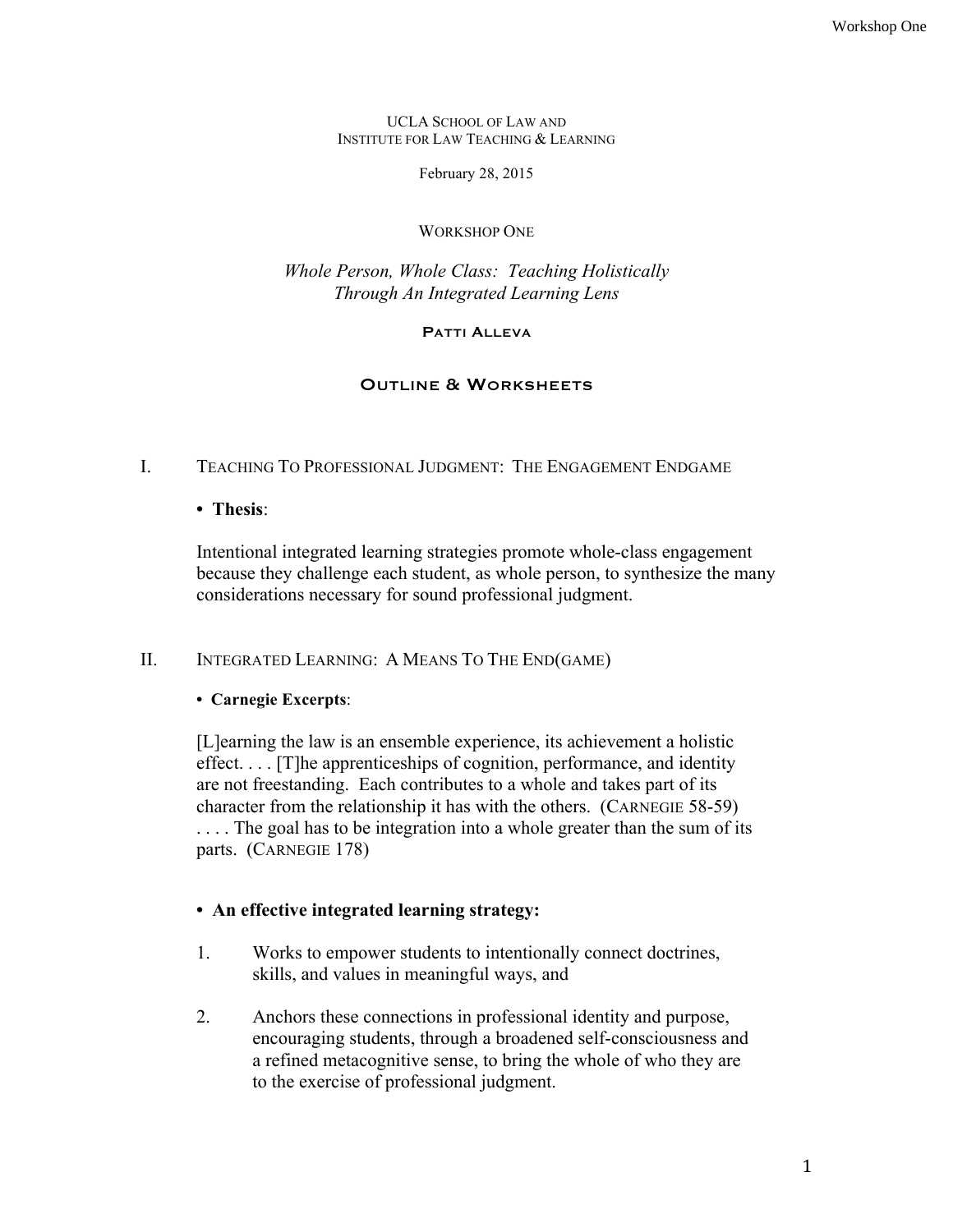#### III. INTEGRATED LEARNING IN ACTION: TWO INTERACTIVE EXERCISES

• **Exercise 1 —** *Deconstructing An Integrated Learning Exercise* (Worksheet 1/pages 3-4)

Intentional integrated learning exercises can promote student engagement because the learning is:

- 1. Student-centered
- 2. Actively used
- 3. Contextualized in realistic scenarios
- 4. Relevant to the endgame
- 5. Made transparent
- 6. Respectful of the student's voice and experience
- **Exercise 2 —** *Creating Your Own Integrated Learning Exercise* (Worksheet 2/pages 5-6)

\* \* \* \*

### PERTINENT SOURCES

*See generally* Patti Alleva & Laura Rovner, *Seeking Integrity: Learning Integratively from Classroom Controversy,* 42 SW. L. REV. 355 (2013) (defining and illustrating integrated learning)

Key Findings, HOW PEOPLE LEARN: BRIDGING RESEARCH AND PRACTICE (1999), M. Suzanne Donovan, John D. Bransford, and James W. Pellegrino (eds.), at http://www.nap.edu/openbook.php?record\_id=9457&page=R1 (explaining the importance to learning of metacognition and accounting for preconceptions)

American Bar Association, STANDARDS AND RULES OF PROCEDURE FOR APPROVAL OF LAW SCHOOLS (2014-15), Standard  $303(a)(3)$  (stating that the new experiential course required by this Standard, among other things, must "integrate doctrine, theory, skills, and legal ethics . . . .")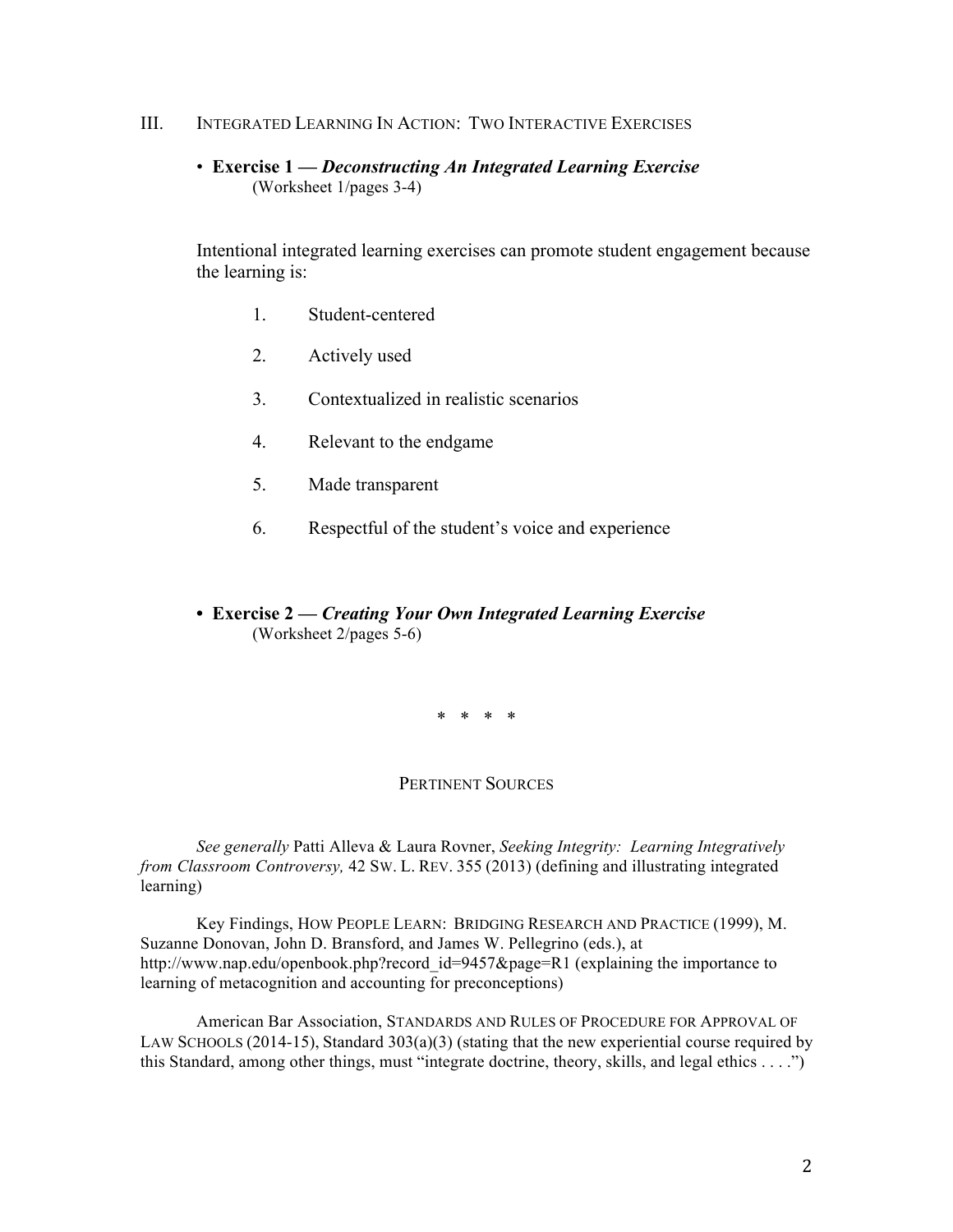# DECONSTRUCTING AN INTEGRATED LEARNING EXERCISE

It is five months after graduation. You have just been hired as counsel to the organization Pro-III. Its primary mission is to advocate for an independent Article III judiciary. Pro-III is concerned that Pro-I, another advocacy group with a vastly different agenda, has grabbed the media spotlight with an aggressive multi-media campaign criticizing federal judges as unaccountable to the public and insinuating that Pro-III is not a credible organization. In its video ads and blog posts, Pro-I has been highlighting the U.S. Supreme Court's opinion in *CFTC v. Schor* to support its claim that Congress has broad discretion to limit the reach of the Article III trial courts. Pro-III asks you to draft a press release criticizing *Schor* as the first step in a vigorous counter-campaign.

- (1) Please draft that press release (no more than  $1\frac{1}{2}$  pages) for your client's review. Be ready to explain to the client why you chose the particular approach (and wording) embodied in your draft, including why you decided **not to use** at least one idea or phrase. The client, by the way, asks you be the contact person on the release.
- (2) When drafting the release, you began to feel that, on a personal level, you don't necessarily agree with your client's position, and became somewhat uncomfortable about the very public nature of this Pro-III/Pro-I disagreement. Be ready to discuss what steps, if any, you would take to deal with this realization, and how this divergence might affect what you do and say concerning the client.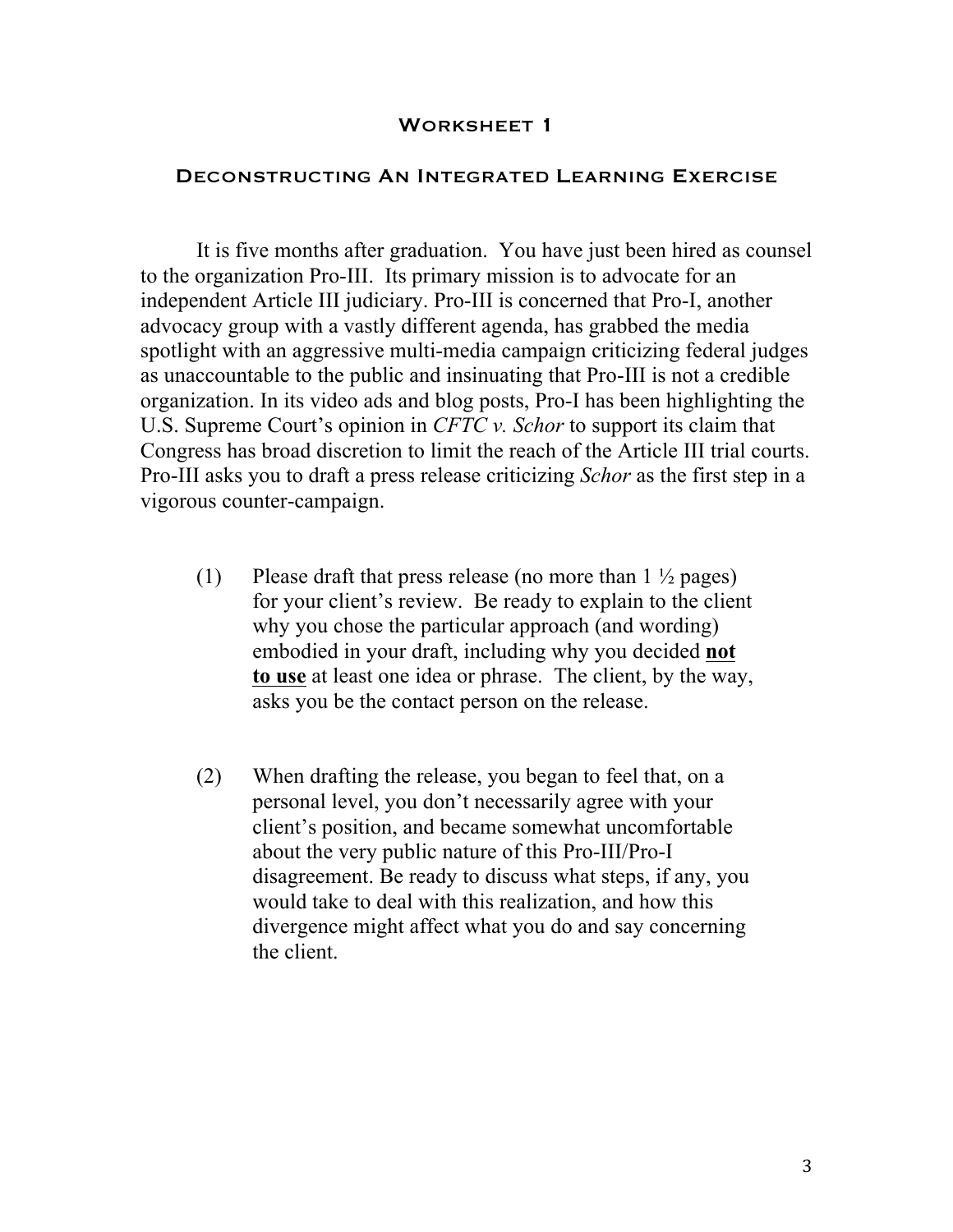#### $1.$ What are the primary substantive law **doctrines** implicated by this problem?

- The Legislative Courts doctrine a.
- The Separation of Powers doctrine/Article III fundamentals  $h$
- The Rules of Professional Conduct  $\mathbf{c}$
- 2. What skills (broadly defined) are required to handle the issues raised by this problem?

<u> 1989 - Johann Stoff, deutscher Stoff, der Stoff, der Stoff, der Stoff, der Stoff, der Stoff, der Stoff, der S</u> <u> 1989 - Johann Stoff, deutscher Stoff, der Stoff, der Stoff, der Stoff, der Stoff, der Stoff, der Stoff, der S</u>

<u> 1989 - Johann Stoff, amerikansk politiker (d. 1989)</u>

<u> 1989 - Johann Stoff, amerikansk politiker (d. 1989)</u>

 $3<sub>1</sub>$ What ethical, professional identity, and personal values issues may be implicated?

 $\overline{4}$ . What are the **professional judgment takeaways**, which show that legal decisionmaking is a synergistic composite of many considerations?

> <u> 1989 - Johann Stoff, deutscher Stoff, der Stoff, der Stoff, der Stoff, der Stoff, der Stoff, der Stoff, der S</u> <u> 1989 - Johann Stoff, deutscher Stoff, der Stoff, der Stoff, der Stoff, der Stoff, der Stoff, der Stoff, der S</u> <u> 1989 - Johann Stoff, deutscher Stoffen und der Stoffen und der Stoffen und der Stoffen und der Stoffen und der</u>

<u> 1989 - Johann Stoff, amerikansk politiker (d. 1989)</u>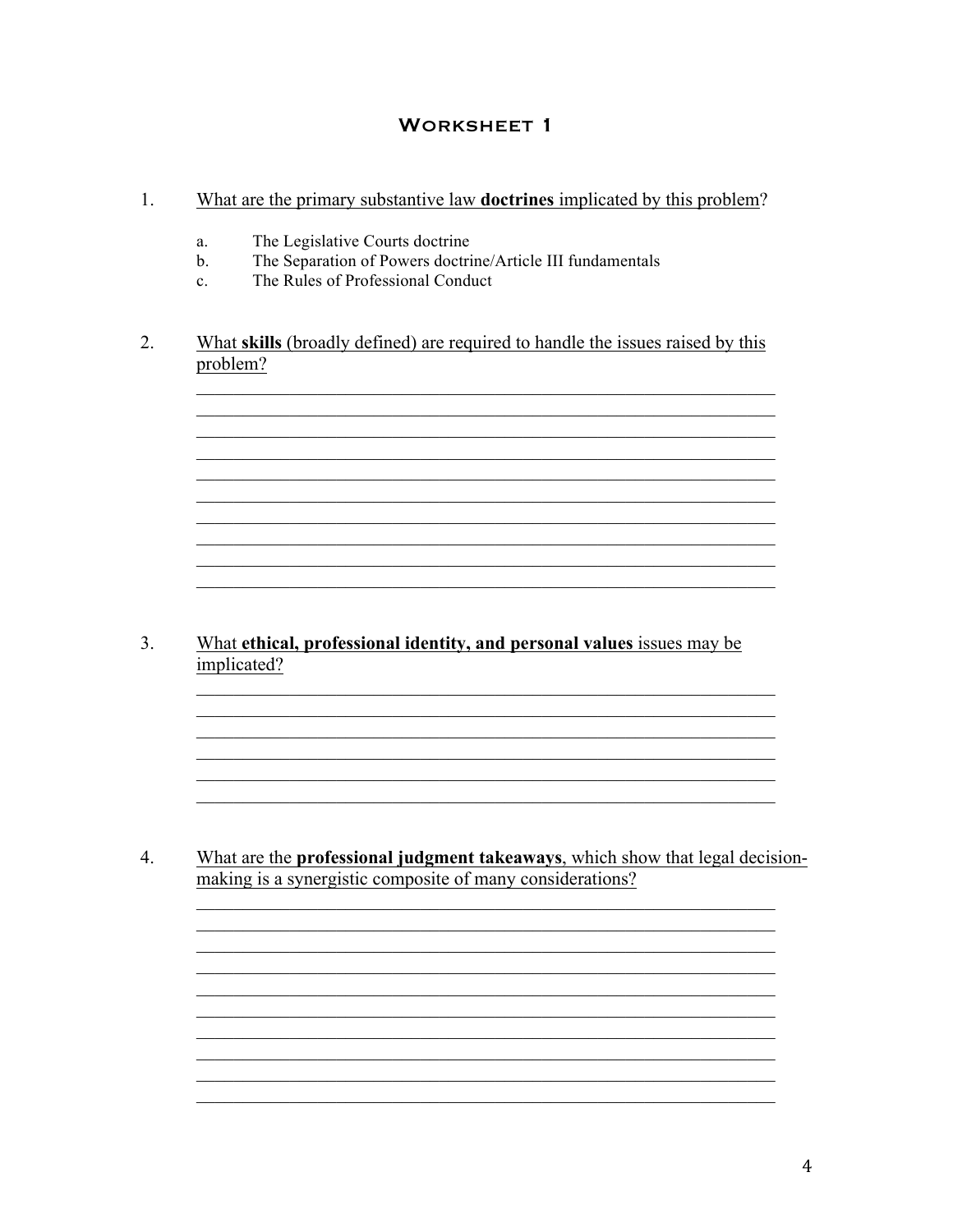# CREATING YOUR OWN INTEGRATED LEARNING EXERCISE

Please draft a hypothetical that implicates substantive law doctrines, practical skills, and professional and personal values in ways that illustrate how all three come together in the crucible of professional judgment. On the flip side of this page, please record the particular doctrines, skills, values, and professional judgment takeaways that you are targeting through this problem.

THE FACTS